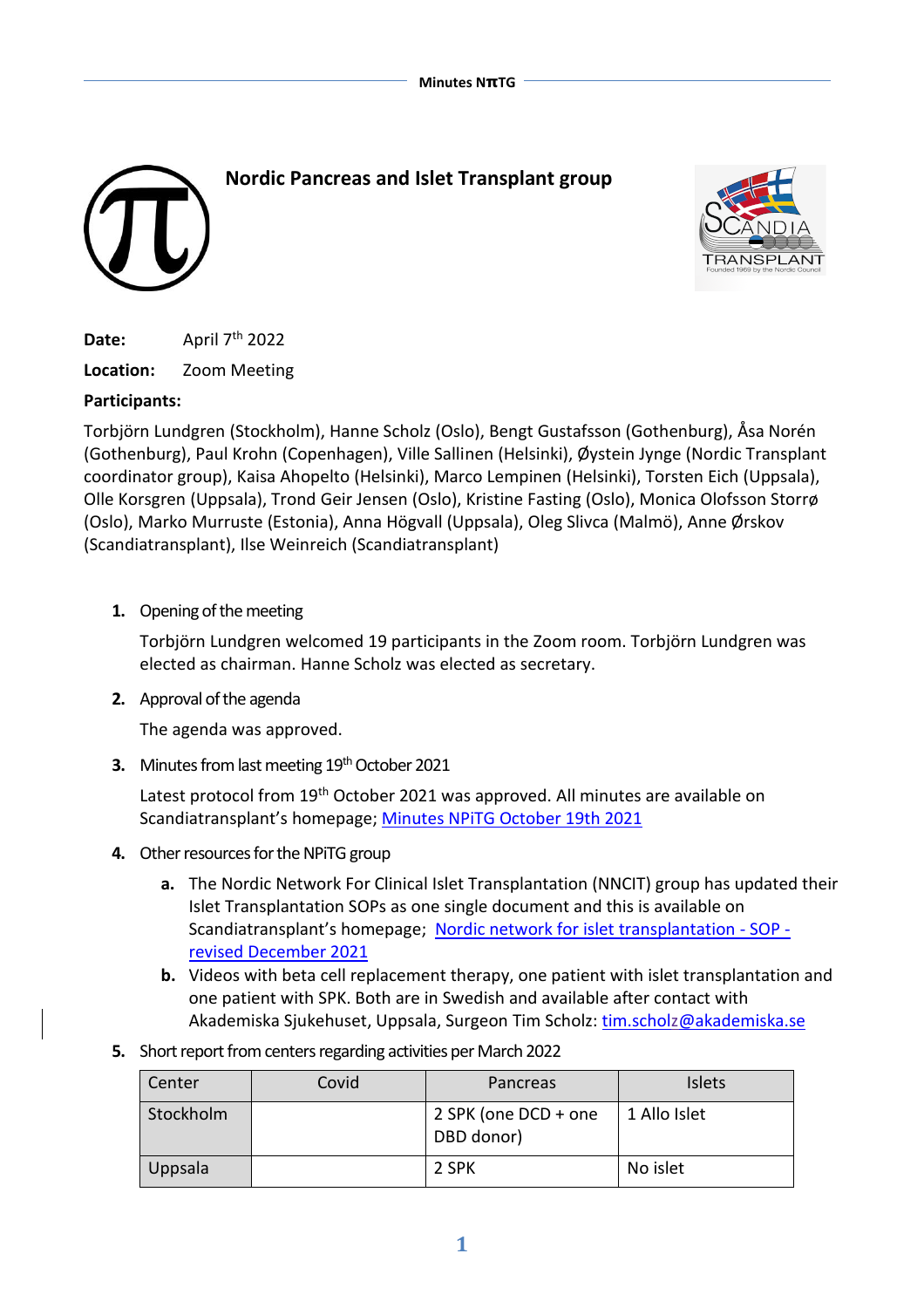| Oslo       |                                                                   | 0 TX   | 1 allo islet ready Tx<br>but was cancel due<br>to discovering Covid<br>in the recipient |
|------------|-------------------------------------------------------------------|--------|-----------------------------------------------------------------------------------------|
| Copenhagen |                                                                   | $0$ Tx | No islets                                                                               |
| Helsinki   |                                                                   | 11 SPK | Obtain approval for<br>starting the islet<br>program in May.                            |
| Gothenburg | 1 pseudocyst after<br>Covid in a Pancreas<br>transplanted patient | 1 SPK  | Planning to put the<br>first patient on the<br>waiting list                             |
| Tartu      |                                                                   | 2 SPK  | No islets                                                                               |
| Malmö      |                                                                   | 1 SPK  | No islets                                                                               |

#### **6.** Register status

**-** Pancreas: Ilse presented the registration status for the pancreas registry. Discussion of whom is doing it and how to get it done. Stockholm need to improve the registration and will get input from the others how they get it done. Most efficient seem to put the task of one person ( e.g. Kristine Fasting is doing this in Oslo). Kristine added some issue/points for the use/interpretate of the registration form in YASWA, these suggestion will be applied in the system.

Decision: Evaluate on next meeting that every centre has appoint a supervisor/designated person for this task. Even more important if our registry will be connected to a European registry.

**-** Nordic islet registry (NIR): Ongoing process to transfer the registry (Medscinet) to the Scandiatransplant system, delayed during the corona pandemic. Medscinet is sold to a Norwegian company and is now part of CSAM Health Analytics, but still all contacts are valid.

# **7.** Funding from Helmsley Charitable trust <https://helmsleytrust.org/our-grants/>

This new project aiming at isolation of islets from type 1 diabetic deceased donors for research (duration of illness > 5 years). Until now donors from Sweden and Norway have been identified to be able to join the project. In Finland, Kaisa Ahopelto will apply for ethical approval for research project and will include this. Denmark cannot export organs for research.

The project has been started, and in March the Oslo Center procured a pancreas (ca 50g) from a type 1 diabetic (T1D) donor that was shipped to Uppsala lab for isolation. The results were satisfying and the lab got free islets. Olle Korsgren informed that with these islets there is possible to investigate why the alpha cells (glucagon) is not function in T1D. Especially the problem with hypoglycemia could be solved with such research.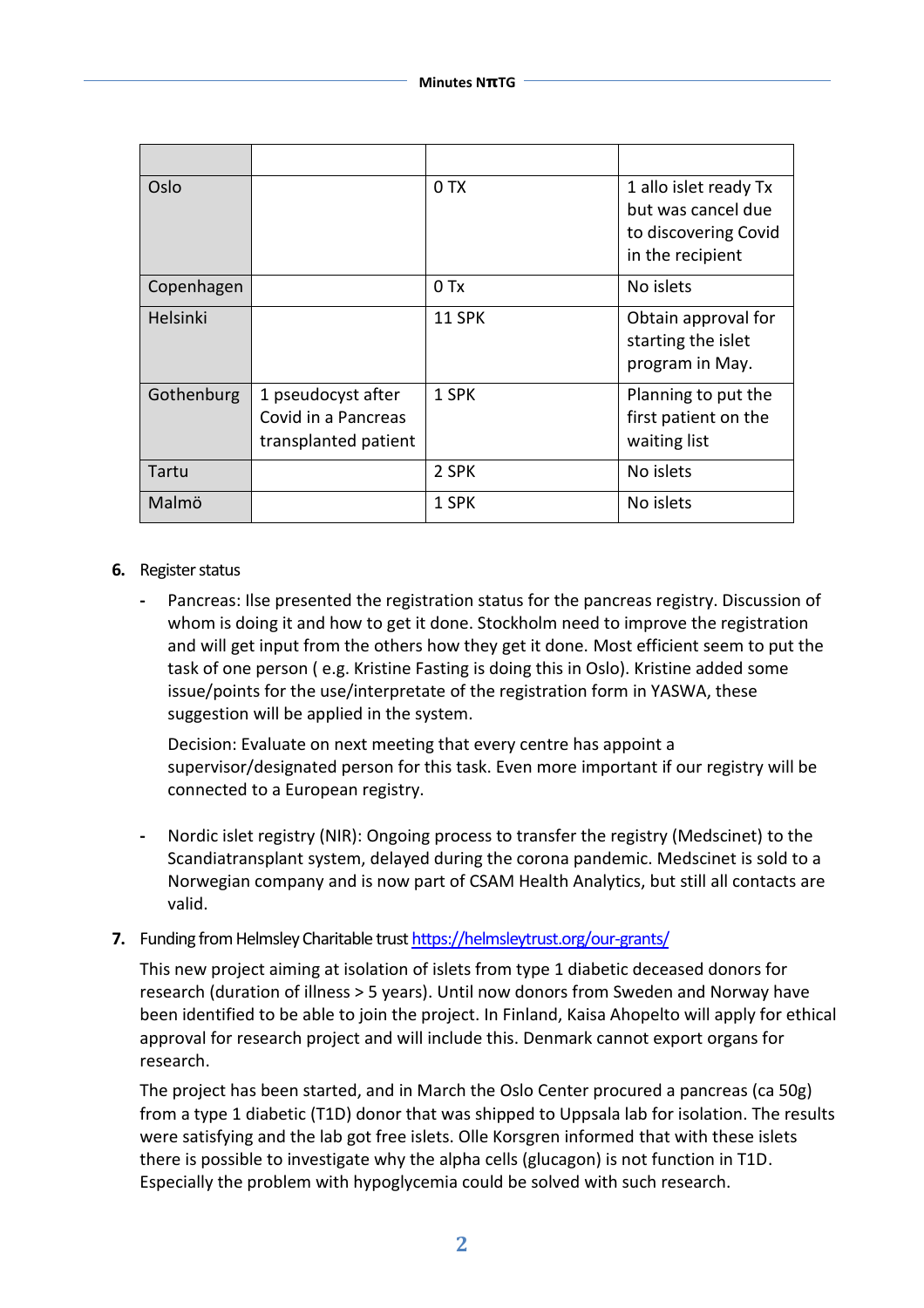Investigators/researchers that are interested in establishing project can contact Olle Korsgren for distribution of the islets.

Importantly, there is funding in the project for eeverything that enables pancreas procurement and also to exchange knowledge (especially in the Tx coordinator group).

Decision: The Nordic Transplant Coordinator group will have a meeting on May 12<sup>th</sup>, and Torbjörn L will give a talk and inform about the project. Olle K will follow up with Kaisa Ahopelto (Helsinki) to include Finland.

**8.** Lithuania in collaboration

Torbjörn Lundgren gave a brief description of the first clinical islet transplantation performed in Vilnius, Lithuania. Marius Miglinas and colleagues from Vilnius in Lithuania have been preparing a program for islet transplantation in close collaboration with Uppsala and Stockholm for a long time. On November  $2<sup>nd</sup>$  Uppsala lab got the pancreas organ from Vilnius for isolation which yielded approximately 400 000 IEQ of good clinical grade islets. From Sweden both Torbjörn Lundgren (surgeon) and Maria Svenaeus Lundgren (study nurse) went with the islets to Vilnius as courier and to assist on the islet transplantation. The team in Vilnius was well prepared and a huge interest from many people at the hospital. However, there was a need for assistant for the islet infusion procedure which gave the impression that this should happened also next time. In addition, Torbjörn Lundgren will inform Marius Miglinas that they can visit Uppsala or Stockholm when they perform islet tx.

### **9.** Studies -ongoing (NNCIT02, AutoTregIsl, Vertex)

- **a.** The NNCIT02 (ClinicalTrials.gov: NCT03867851. Sponsor TikoMed) is ongoing and Stockholm/Uppsala/Oslo /Gothenburg are participating.
- **b.** Autologus Tregs (ClinicalTrials.gov: NCT04820270) together with allogenic islets has been completed. Stockholm/Uppsala has participated. The study was included in Markus Bergströmsthesis in January and will also be presented as part of Ming Yaos PhD degree (Supervisor Torbjörn Lundgren) in Stockholm in May 2022.
- **c.** Vertex VX-880 (ClinicalTrials.gov: NCT04786262) is under planning.
- **d.** A robot pancreas tx study is planned in Gothenburg.

# Report form the Working groups:

# **10.** Studies and Better end points

Miscommunication between the transplant area and the diabetology area. Can a new islet transplantation project focusing on end points from current diabetology research improve our interaction with diabetologists? Olle Kosrgren has been in contact with professor Marcus Lind in Uddevalla and Bengt Gustafsson Gothenburg and protocol has been shared. Discussions are ongoing. Focus on QoL – type 1 diabetes patients have to live with their disease 24/7 planning treatment, exercise and calorie intake. What variables are most important for the patient in contrast to c-peptide levels. We should also invite diabetologists as authors/coauthors. Torbjörn Lundgren will share the study protocol draft with NIPTG members – comments are welcome.

Decision: No meetings have been held since the last meeting in the PI group